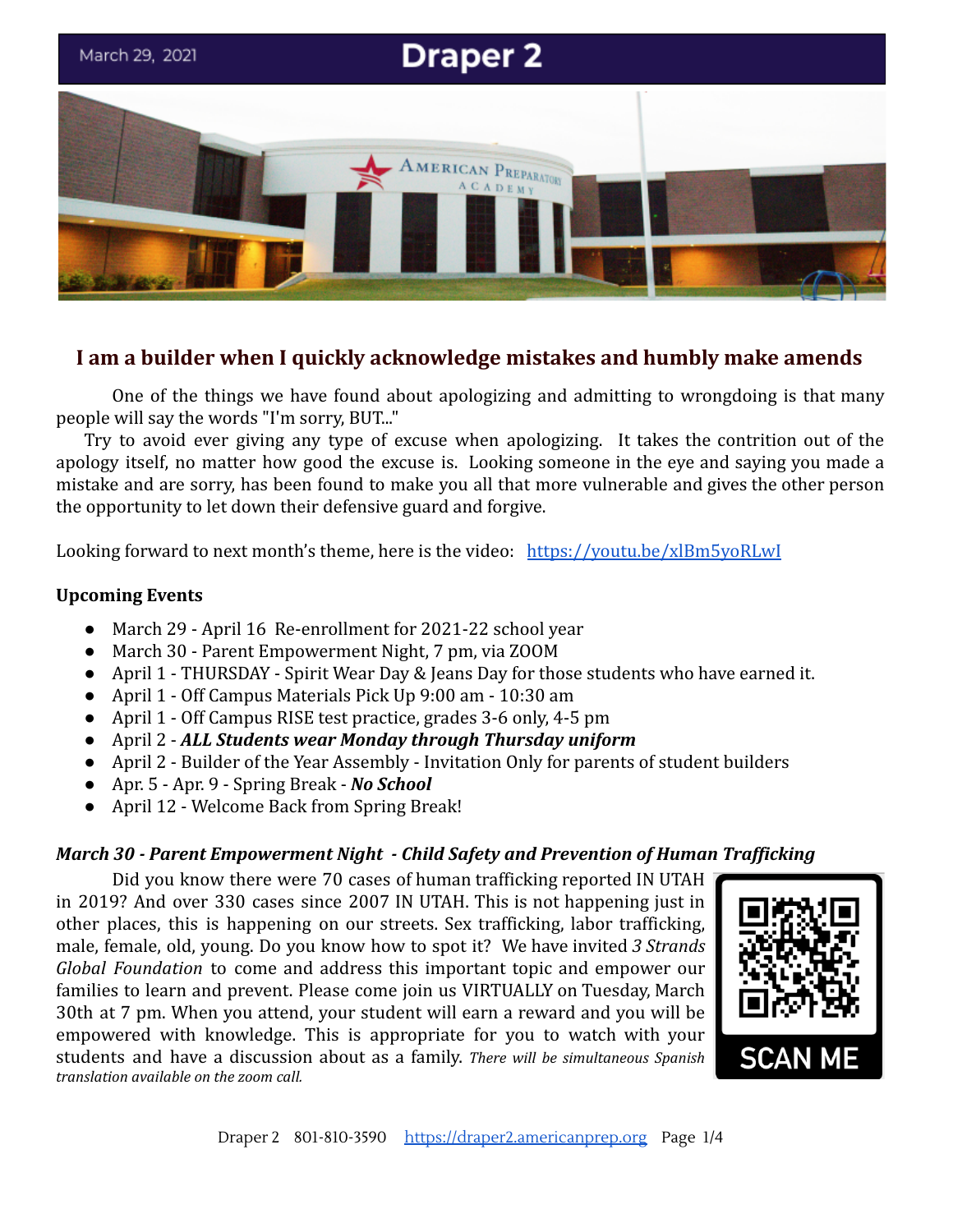### *Re-enrollment for Current Students*

Re-enrollment is happening now! Login to Skyward from a desktop computer *(ie: not the app)* and click on *Returning Student Enrollment* on the left navigation tab. Here is a video to help: [https://www.youtube.com/watch?v=vVNPjCALaBU.](https://www.youtube.com/watch?v=vVNPjCALaBU) Please email [mcarman@apamail.org](mailto:mcarman@apamail.org) or [lhickman@apamail.org](mailto:lhickman@apamail.org) if you need assistance logging in or anytime during the process. You are welcome to come to the school if you need to use one of our computers or need step-by-step help.

## *April 1 - Jeans Day*

For students with no #2 OR #7 card moves. Watch for a sticker coming home on Wednesday so you know if your student qualifies to wear jeans! Here are the guidelines:

<https://draper2.americanprep.org/jeans-day/>

### *April 1st - Regular Shoes for Girls*

As of Thursday, April 1st, there will be no more boots allowed for girls. If we do have a typical spring snow storm, students are welcome to wear their boots to school but will need to change into regular school shoes once they arrive at school.

### *April 2nd - Annual Builders Assembly*

All students will wear their best Monday through Thursday uniform. We want everyone to look smart and snappy for this very important assembly!

## *Parent Survey*

We are offering a free homework pass to all students whose parents complete the survey. It can be used during Term 5, for groups regular homework or homeroom subject homework *(not eligible for use on tests, book reports, or projects)*, at the discretion of the homeroom teacher. Please complete ASAP!

### *Zee Maps*

We encourage our families to form carpool groups, so that less cars come onto the property. To facilitate this, you can access a Zee Map for our campus – it provides the contact information for families living near you. Zee Maps is available only to our enrolled families by signing into Skyward. <https://draper2.americanprep.org/carpool/>

### *Lost and Found*

Review the items in our lost and found! <https://draper2.americanprep.org/lost-and-found/>

# *Registration for Draper 3 - 6th Grade Students Only*

If you have not registered for Draper 3 next year, please contact the D3 registrar, Jerilynn Phillips ([jphillips@apamail.org](mailto:jphillips@apamail.org)), or Todd Christensen [\(tchristensen@apamail.org\)](mailto:tchristensen@apamail.org) with any questions. The priority enrollment deadline has passed, but there may be an opportunity to register.

For all of our 6th-grade students who will be going into 7th grade at D3 in the fall; Draper 3 has set up the below dates for parents to take a tour. A tour is OPTIONAL and the student does NOT need to attend. This is a perfect time to ask questions, see the building and help you decide where you want to be next year. You can sign up here: <https://www.signupgenius.com/go/8050f4daca92ca4fe3-2021>

| April 14th 2021 10:00 AM | June 15th 2021 10:00 AM |                         |  |
|--------------------------|-------------------------|-------------------------|--|
| May 19th 2021 10:00 AM   | June 29th 2021 10:00 AM | July 14th 2021 10:00 AM |  |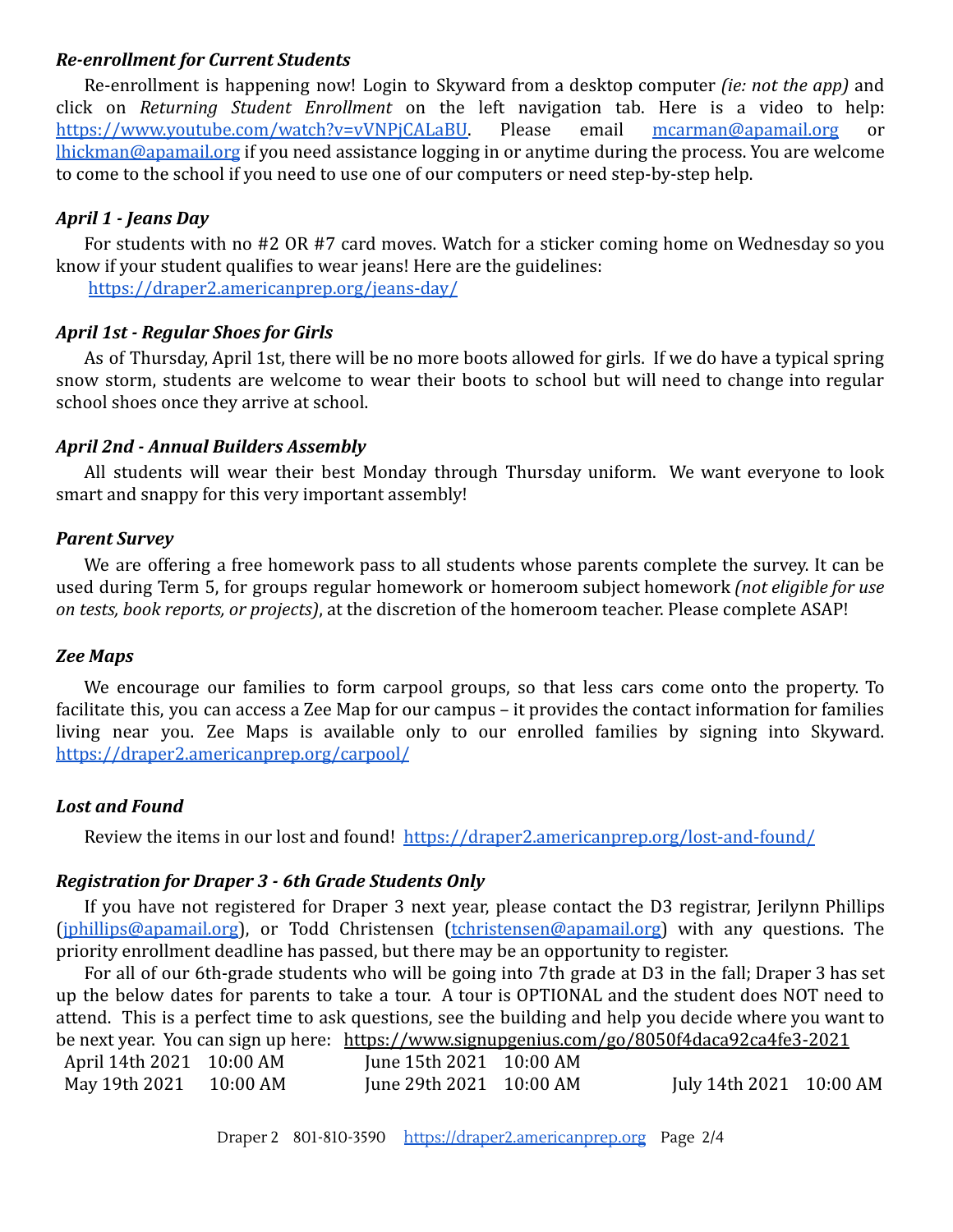### *Important Dates through the End of the Year*

- April 14 School Olympics Begins
- April 15 Class Pictures, Retakes, Off-Campus Pictures
- April 15 Parent-Teacher Conferences 4pm 7pm
- April 16 Parent-Teacher Conferences 8 am 4pm *No School*
- April 19 to 23 RISE testing, grades 3-6
- April 20 Kindergarten Field Trip
- April 26-30 Class Speech Festivals
- April 29 May 1 District Art Show
- May 3 Grades 4-6 Field Trips (please pack a lunch)
- May 7 Kindergarten Library Books Due
- May 7 Mid-term missing work deadline
- May 12 4-6 grade Speech Festival
- May 13 K-3 Speech Festival
- May 14 1-6 grade Library Books Due
- May 17 to 21 K-3 grades Core Knowledge Testing, Kindergarten Reading University deadline
- May 17 Kindergarten Reading University deadline
- May 21 Kindergarten books due Math and reading
- May 21 Grades 1-3 Field Trips *(please pack a lunch)*
- May 24 1st 6th grade Reading University deadline
- May 24 28 4-6 grades Core Knowledge Testing
- May 25 5:30 pm 1st Grade end of year Show What You Know program
- May 25 7:00 pm 4th Grade end of year Show What You Know program
- May 26 5:30 pm 2nd Grade end of year Show What You Know program
- May 26 7:00 pm 5th Grade end of year Show What You Know program
- $\bullet$  May 27 Kindergarten Graduation (8:30 am AM; 11:30 am Full Day; 1:30 pm PM)
- May 27 5:30 pm 3rd Grade end of year Show What You Know program
- May 27 7:00 pm 6th Grade end of year Show What You Know program
- May 28 Grades 1 6, Math Books due
- May 28 Term 5 Missing Work Deadline 4:00 pm
- May 28 Memorial Day Assembly: Invitation only to parents of student speakers
- May 31 Memorial Day **No School**
- June 1 Grades 1 6, Reading Books due
- June 2 **Early Dismissal (12:15/12:30 & 12:45 pm)** Field Day Lots of volunteers needed! *(Watch for a sign up)*
- June 3 **Early Dismissal (12:15 pm)** Last Day of School